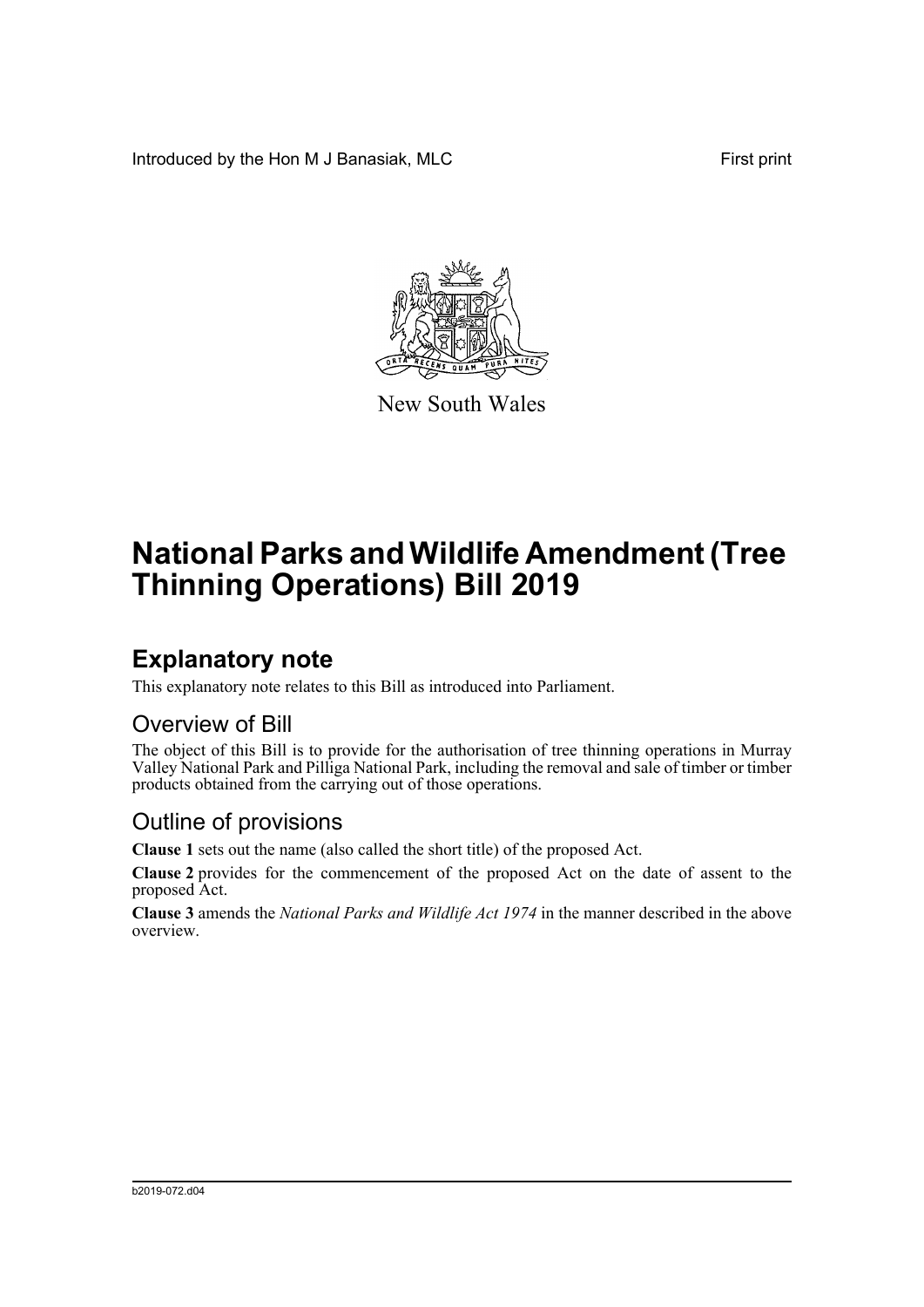Introduced by the Hon M J Banasiak, MLC First print



New South Wales

# **National Parks and Wildlife Amendment (Tree Thinning Operations) Bill 2019**

## **Contents**

|                                                           | Page |
|-----------------------------------------------------------|------|
| 1 Name of Act                                             |      |
| 2 Commencement                                            |      |
| 3 Amendment of National Parks and Wildlife Act 1974 No 80 |      |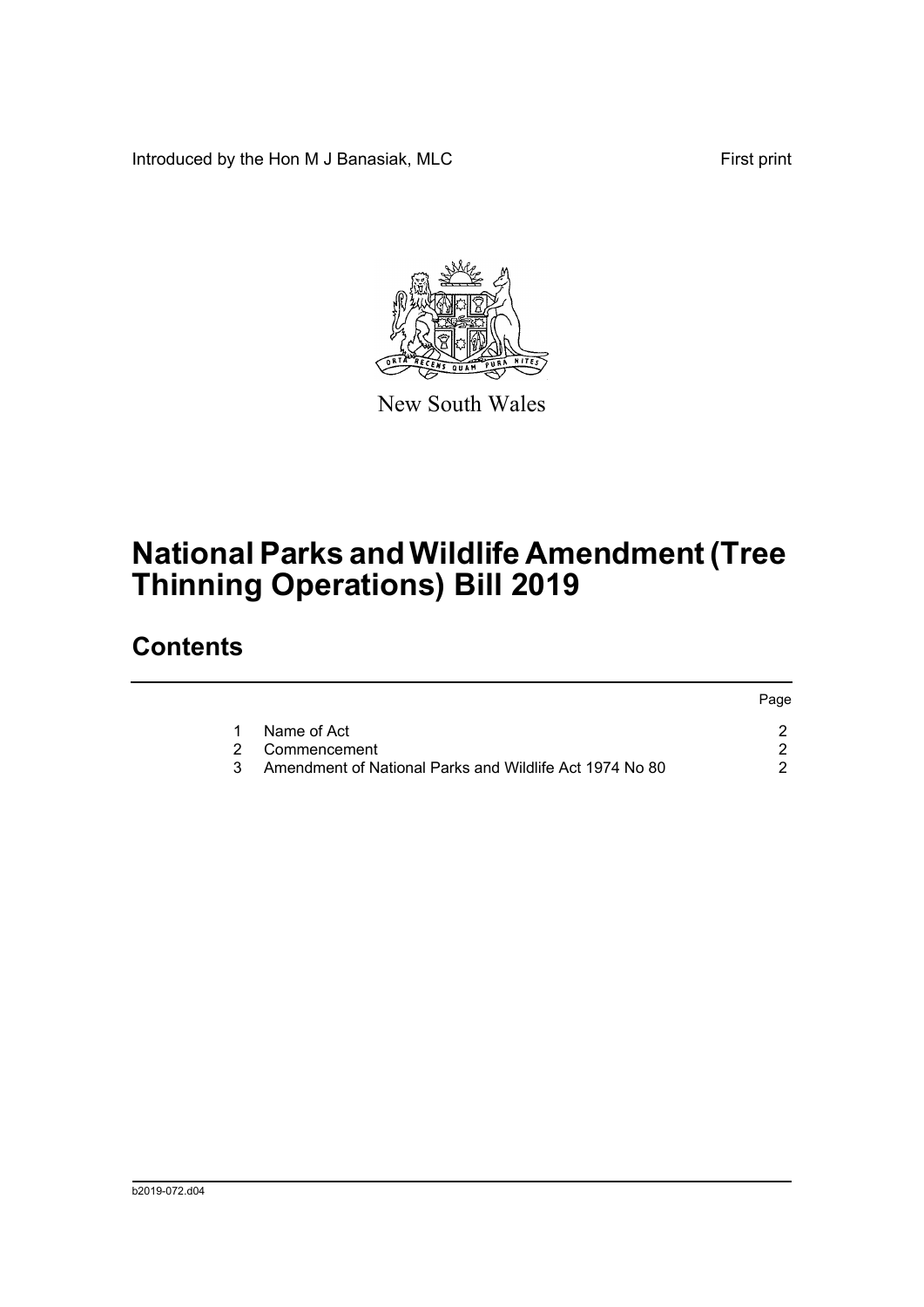

New South Wales

# **National Parks and Wildlife Amendment (Tree Thinning Operations) Bill 2019**

No , 2019

#### **A Bill for**

An Act to amend the *National Parks and Wildlife Act 1974* to authorise tree thinning operations to be carried out on land in the Murray Valley and Pilliga national parks.